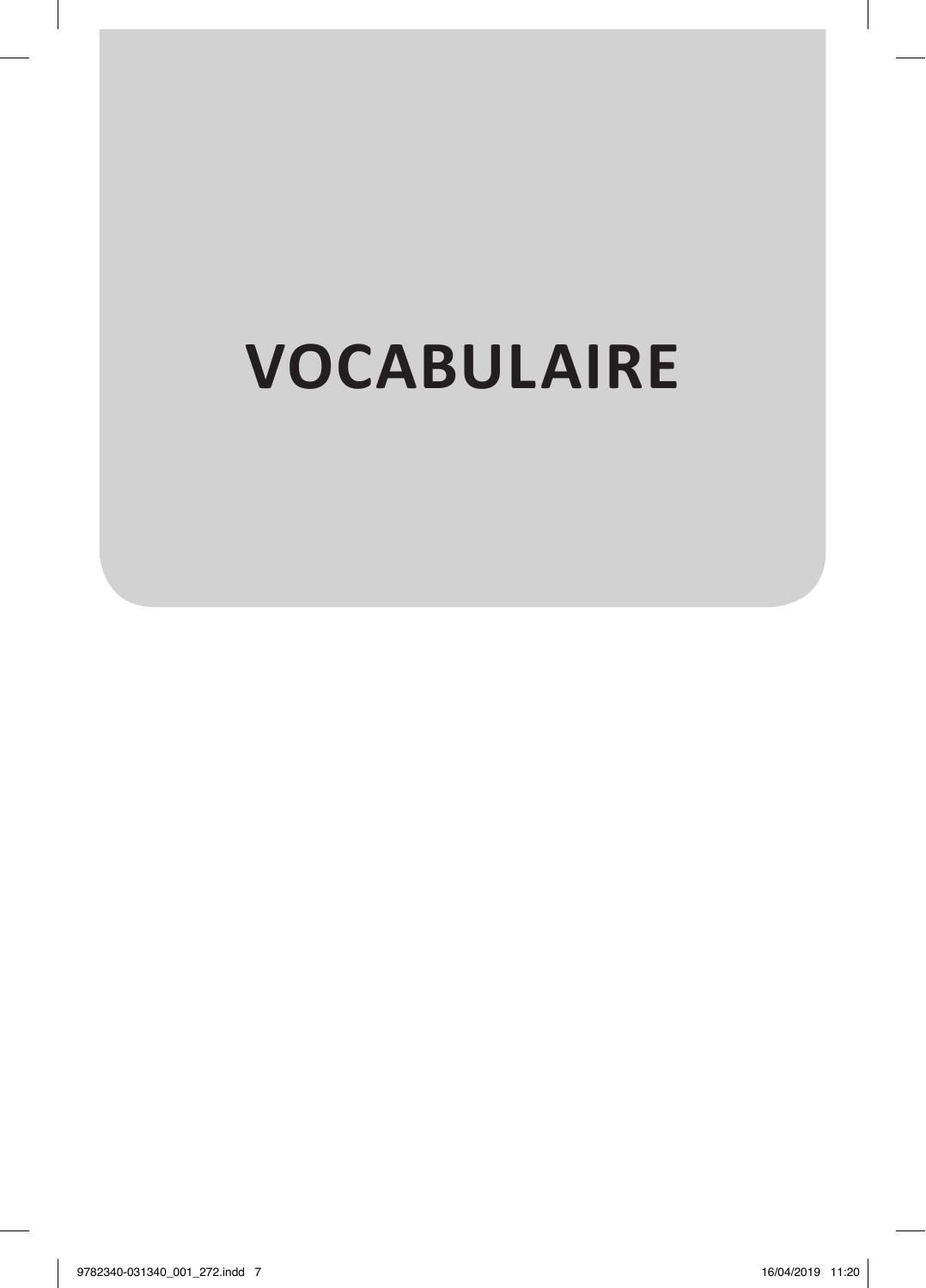### **LE CORPS HUMAIN** *THE HUMAN BODY* ≗



#### *Je révise*

*The hair* (+ sing.) *≠ The hairs* Cheveux (+ pl.) ≠ Poils *The forehead/The skull* Front/Crâne *The eyebrows/The eyes/The eyelashes* Sourcils/Yeux/Cils **The wrinkles** Rides *The nose/The nostrils* Nez/Narines *The cheeks* Joues *The ears* Oreilles *The mouth/The lips/The chin* Bouche/Lèvres/Menton *A tooth* (pl. *teeth*)/*The tongue/* Dent/Langue **The gum** Gencive A moustache/A beard Moustache/Barbe *A spot/A freckle* Bouton/Tache de rousseur *The neck/The throat/The shoulders* Cou/Gorge/Épaules **The armpits** Aisselles *The chest/The breast* (♀) Torse/Poitrine *The hip/The waist* **Hanche/Taille** *The arms/The forearms/The wrists* Bras/Avant-bras/Poignets *The hands/The fingers/The nails* Mains/Doigts/Ongles *The back/The backbone* Dos/Colonne vertébrale *The bottom* (+ sing.)*/The genitals* Les fesses (+ pl.)/Organes génitaux *The belly/The womb*  $(Q \text{ execute})$  Ventre **The groin** Aine *The legs/The thighs/The knees* Jambes/Cuisses/Genoux *The calf (pl. calves)/The ankles* Mollet/Chevilles *The foot* (pl. *feet*)*/The toes/The heels* Pied/Orteils/Talons *The heart/The lungs/The stomach* Cœur/Poumons/Estomac *The muscles/The nerves* Muscles/Nerfs *Breathe/Breathe in/Breathe out* Respirer/Inspirer/Expirer **Swallow** Avaler *The skeleton/The bones/The knuckles* Squelette/Os/Articulations **The blood/Bleed** Sang/Saigner

**1**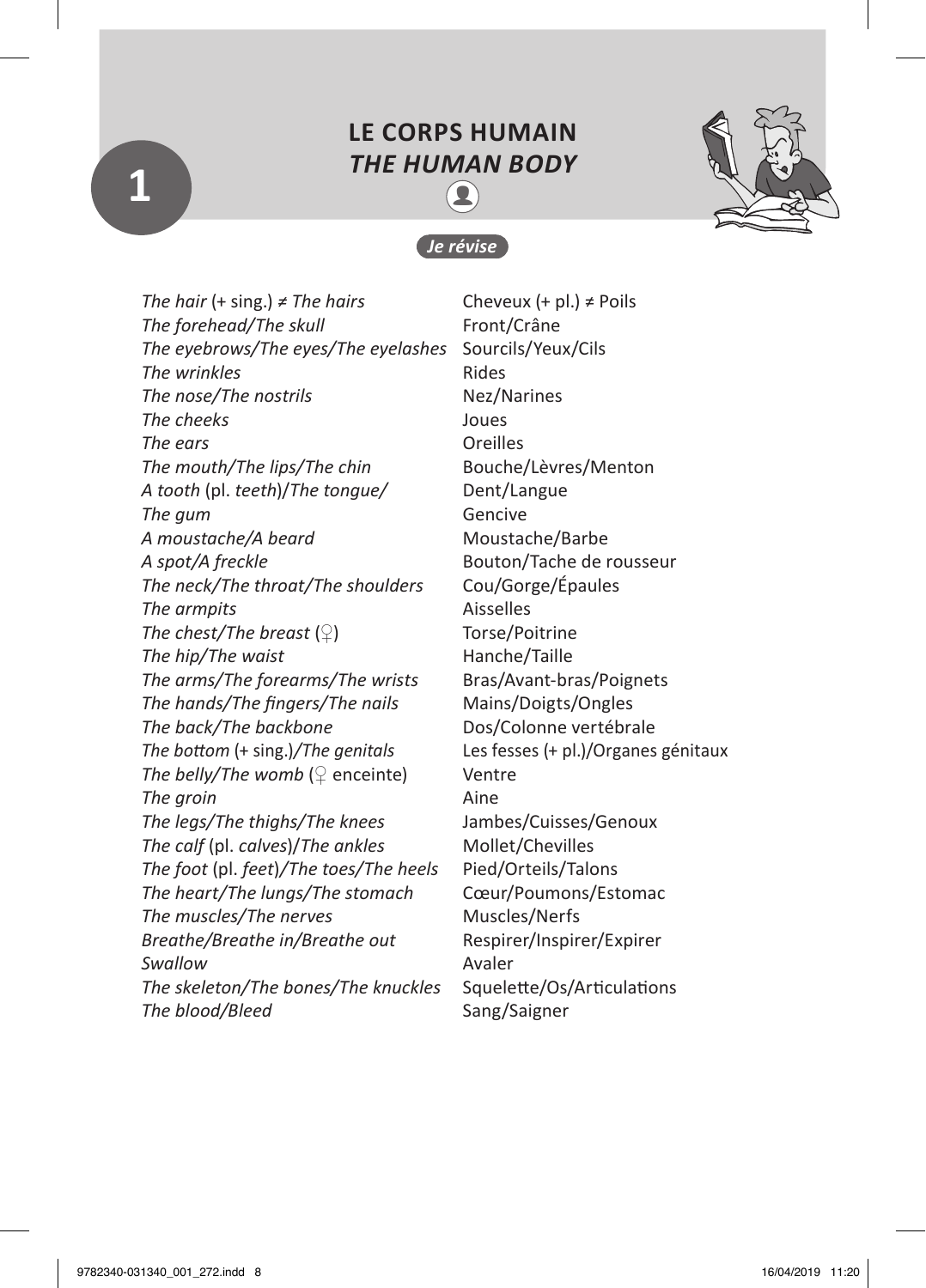

| <b>TOP CHRONO</b> |                  |
|-------------------|------------------|
|                   | C'est l'interro! |

| 10 min |  |
|--------|--|
|        |  |

| 1. Donne 6 mots relatifs au visage (6 pts)          |  |  |                                                                       |  |
|-----------------------------------------------------|--|--|-----------------------------------------------------------------------|--|
|                                                     |  |  |                                                                       |  |
|                                                     |  |  |                                                                       |  |
| 2. Donne 6 mots relatifs au tronc du corps (6 pts)  |  |  |                                                                       |  |
|                                                     |  |  |                                                                       |  |
|                                                     |  |  |                                                                       |  |
|                                                     |  |  | 3. Donne 6 mots relatifs aux membres inférieurs ou supérieurs (6 pts) |  |
|                                                     |  |  |                                                                       |  |
|                                                     |  |  |                                                                       |  |
|                                                     |  |  |                                                                       |  |
| 4. Donne le pluriel des mots suivants (3 pts)       |  |  |                                                                       |  |
| A calf                                              |  |  |                                                                       |  |
| A foot                                              |  |  |                                                                       |  |
| A tooth                                             |  |  |                                                                       |  |
| 5. Explique en français la différence entre (3 pts) |  |  |                                                                       |  |
| The hair $\neq$ The hairs                           |  |  |                                                                       |  |
|                                                     |  |  |                                                                       |  |
|                                                     |  |  |                                                                       |  |

| <b>SCORE</b> |  |
|--------------|--|
| pts          |  |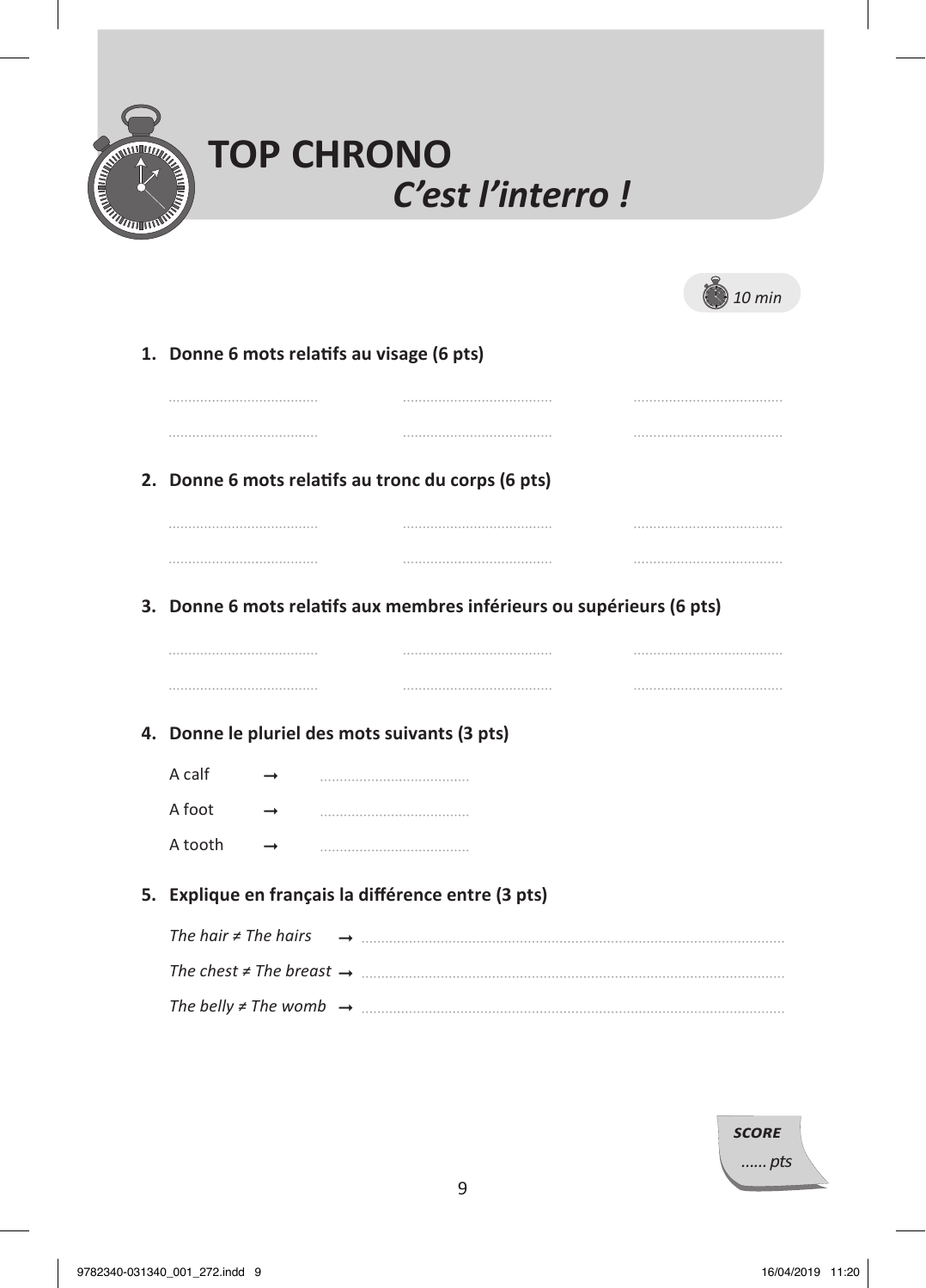# **MES LOISIRS (1)** *MY HOBBIES*  $2(\mathcal{P})$  ( )

*Je révise*



- Pour parler de tes loisirs, tu peux utiliser 5 types de structures :
	- V*ing* ٹ

**2A**

- ٹ *Play the* + **instrument** de musique (exclusivement) = **jouer** + instrument de musique.
- ٹ *Play* **Ø** + sport ou toute autre activité (sauf instrument) = **jouer** + sport ou toute autre activité.
- ٹ *Go* + V*ing* = **faire** + sport ou autre activité.
- ٹ *Do* + N = **faire** + sport ou autre activité.

Painting **Painting Painting Painting Faire de la peinture** *Collecting stamps* Collectionner des timbres *Acting* (et non *Doing theater*) Faire du théâtre *Juggling* Jongler *Dancing* Dan**s**er *Singing/Singing karaoke* Chanter/Faire du karaoke *Skiing/Waterskiing* Faire du ski/Faire du ski nautique *Motorcycling* example a motor Faire de la moto *Cycling* Faire du vélo *Hanging out, going out* Sortir *Hitting on girls/boys, chatting up* **Draguer les filles/garcons** *Cooking* Cuisiner *Gardening* Jardiner *Reading mangas, comics, novels* Lire des mangas, des BD,

*Scale-modeling* (US)/*Scale-modelling* (GB) Le modélisme *Sewing/Knitting* Faire de la *c*outure/Faire du tricot *Wrestling/Boxing* Faire de la lutte/Faire de la boxe *Animal-watching* Faire de l'observation animalière *Running/Jogging* Courir/Faire du jogging **Drawing** Dessiner

des romans *Horse-riding* Faire de l'équitation *Movie-making* entre manual results and Faire des montages vidéos des films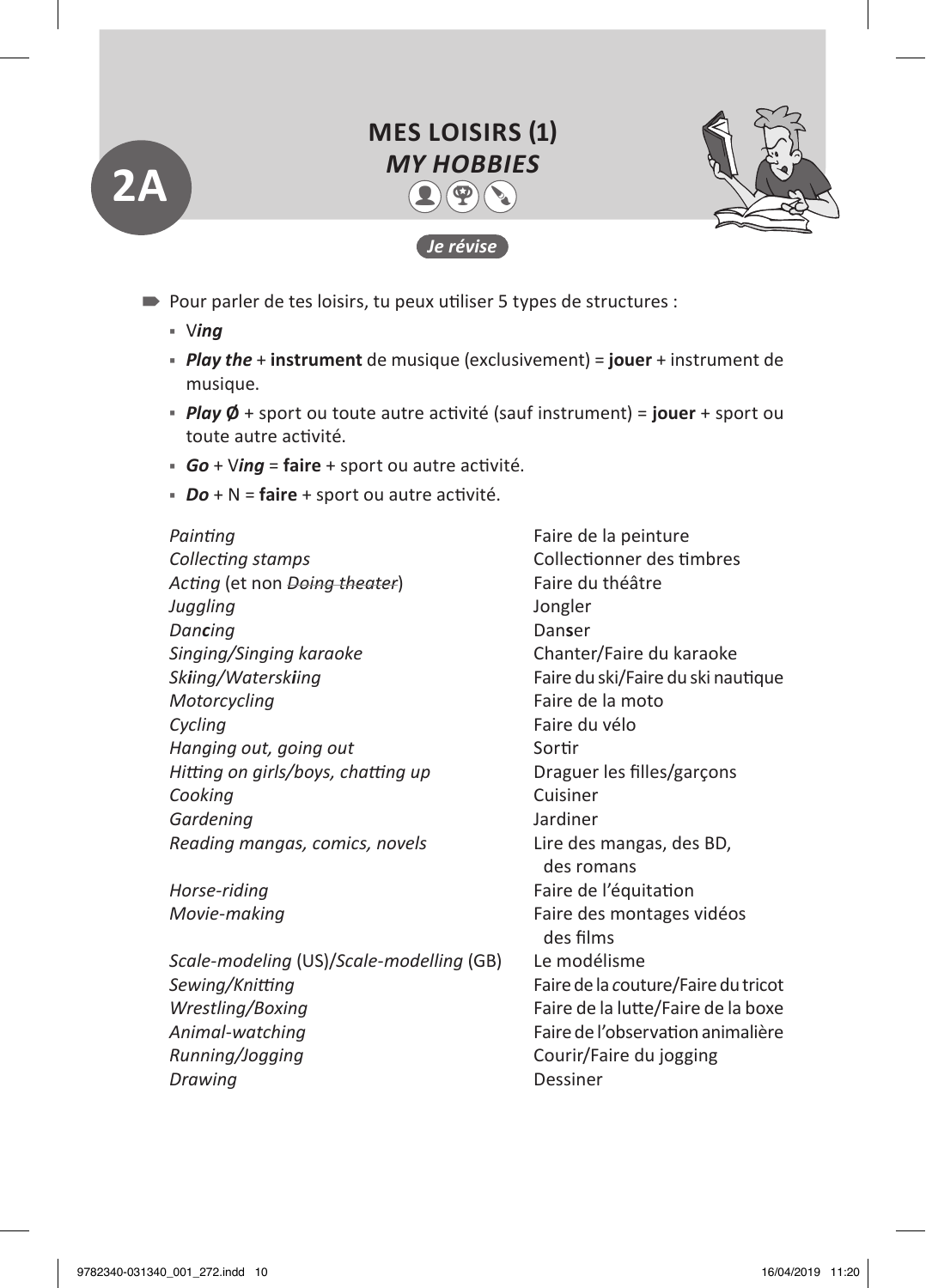

# **TOP CHRONO**  *C'est l'interro !*



| 1. Corrige les 5 erreurs dans les énoncés suivants (5 pts)          |
|---------------------------------------------------------------------|
|                                                                     |
|                                                                     |
|                                                                     |
|                                                                     |
|                                                                     |
| 2. Explique en français avec quel type de loisir on utilise (2 pts) |
|                                                                     |
|                                                                     |
| 3. Construis 1 phrase en anglais avec (2 pts)                       |
|                                                                     |
| b. $p \mid q \rightarrow \dots$                                     |
| 4. Traduis les activités suivantes (7 pts)                          |
|                                                                     |
|                                                                     |
|                                                                     |
|                                                                     |
|                                                                     |
|                                                                     |
|                                                                     |

*score*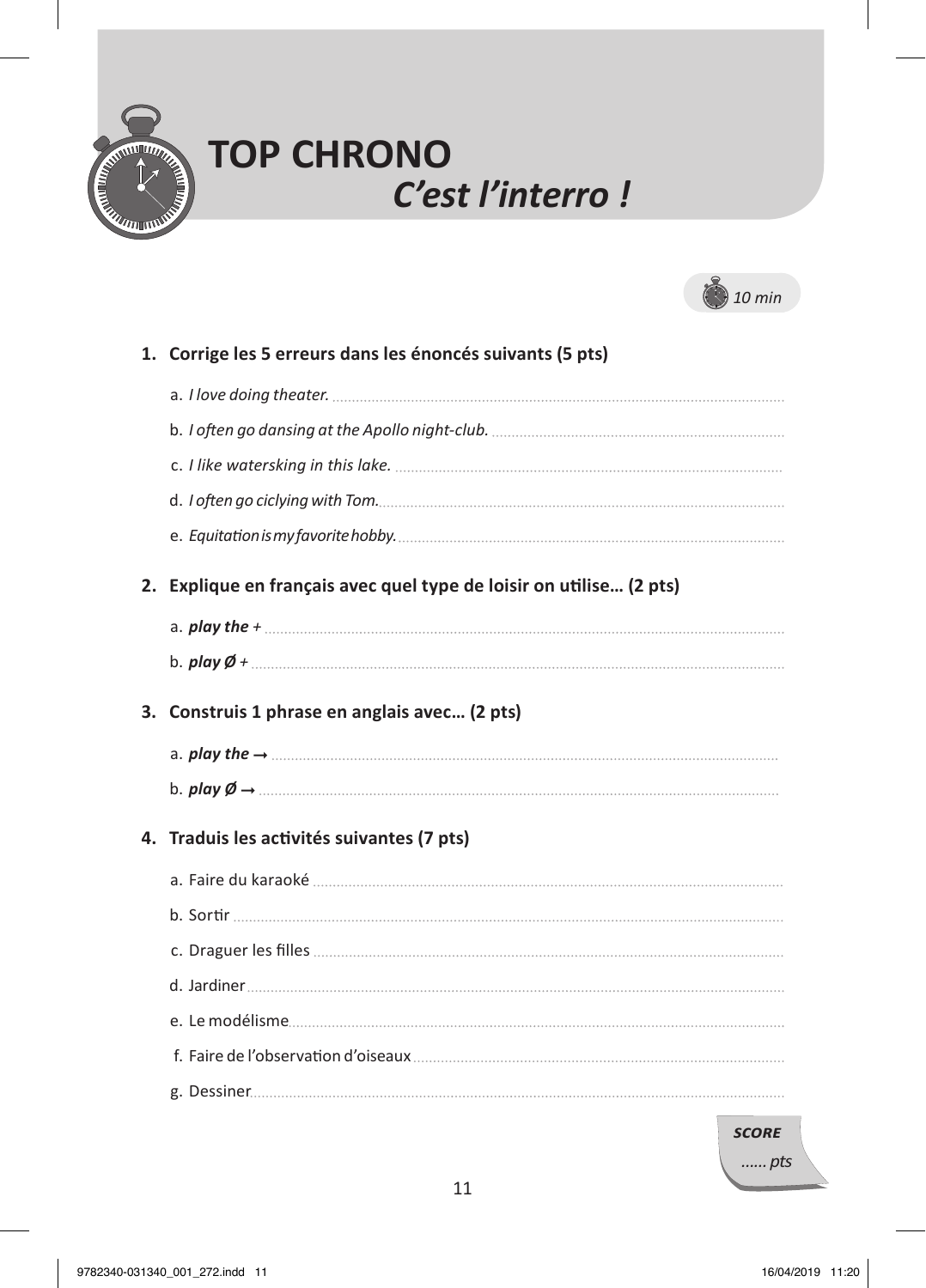# **2B**

### **MES LOISIRS (2)**  *MY HOBBIES*  $2(\mathcal{P})$  ( )



#### *Je révise*

*Playing Ø cards* Jouer aux cartes *Playing Ø boardgames* Faire des jeux de plateau *Playing Ø chess* Jouer aux échecs *Playing Ø video games* Faire des jeux vidéos *Playing on my computer* Jouer sur mon ordinateur *Playing Ø squash, Ø tennis,* Faire du/Jouer au squash, tennis, *Ø badminton* badminton *Playing Ø basketball, Ø handball,* Faire du/Jouer au basket, handball, *Ø volleyball* volley *Playing Ø ping-pong* Faire du/Jouer au ping-pong *Playing Ø football, Ø soccer* Faire du/Jouer au football *Going to the cinema/the theater* Aller au cinema/au théâtre **Go shooting** Faire du tir *Go paragliding* Faire du parapente *Go canoeing/Go rafting* Faire du canoe/Faire du rafting *Go spelunking* Faire de la spéléologie Go fishing/Go sailing **Fightian States and Pecher/Faire du bateau** *Go skating/Go ice-skating* Faire du skate/du patin à glace *Go roller-skating* Faire du roller Go swimming Taire de la natation *Go clubbing* Aller en boîte de nuit *Go weight-training/To work out* Faire de la musculation *Go diving* Faire de la plongée *Go snorkelling* Faire du masque et tuba *Go hiking, go trekking/Walking* Faire de la randonnée/Marcher *Do DIY* Faire du bricolage *Do archery* Faire du tir à l'arc *Do photography* Faire de la photo *Do gymnastics* Faire de la gymnastique *wintersports* d'hiver

*Go karting/Go car-racing* Faire du kart/Faire de la course automobile *Go canyoning/Go climbing* Faire du canyoning/Faire de l'escalade *Go surfing/Go windsurfing* Faire du surf/Faire de la planche à voile *Do yoga/Meditating* Faire du yoga/Faire de la méditation *Do martial arts, karate, judo* Faire un art martial, du karaté, du judo *Do pottery/Sculpting* Faire de la poterie/Faire de la sculpture *Do watersports, do snowsports/* Faire des sports aquatiques, des sports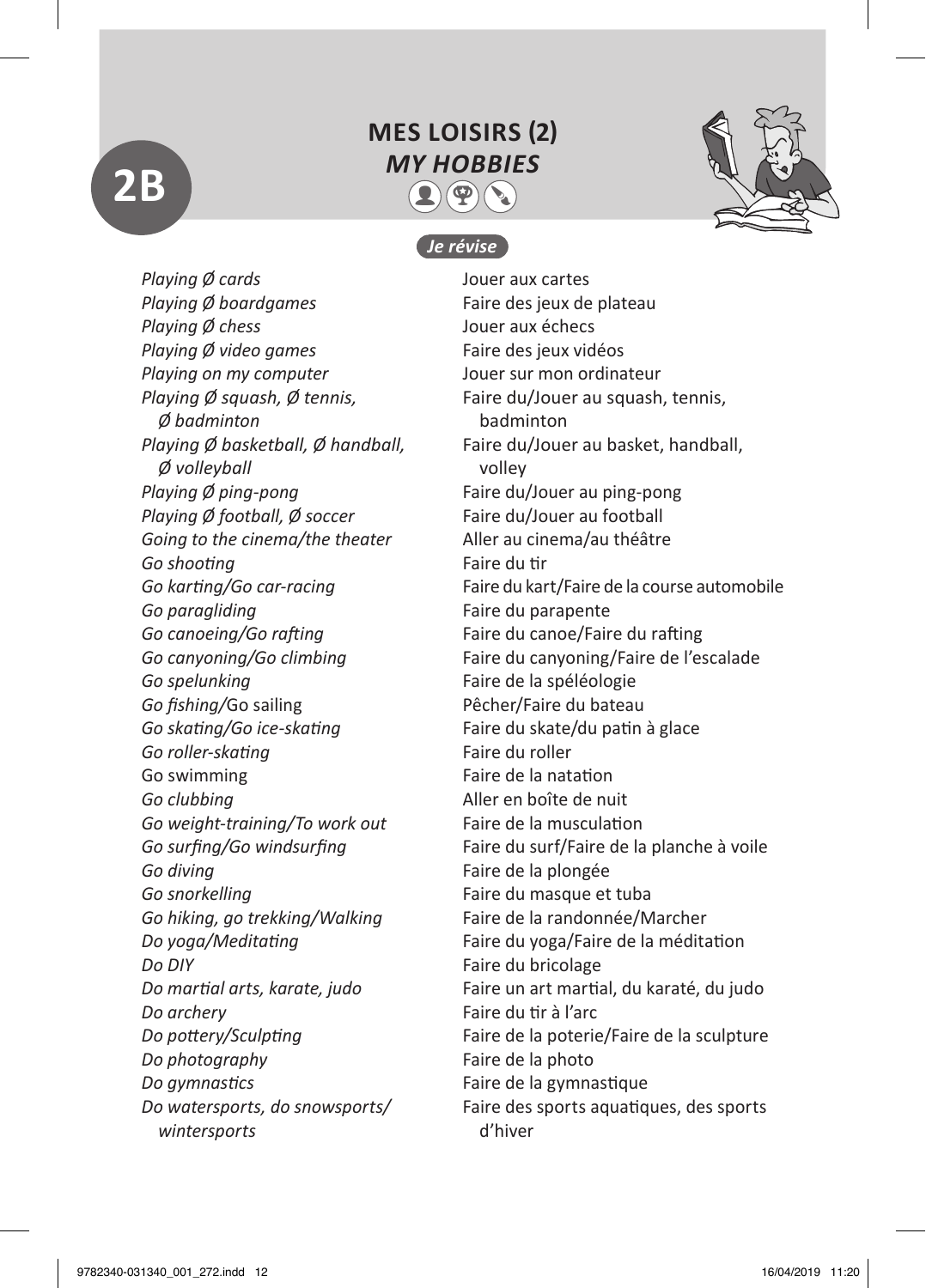

# **TOP CHRONO**  *C'est l'interro !*



## **2 1 1 1 116 116 116 116 12 4 13 15 3 6 5 14 8 11 11 11 7 9 17**

#### **1. Complète le mot croisé en anglais sur les loisirs (17 pts)**

- 1. A synonym of football.
- 2. Sports that take place during winter.
- 3. A dangerous sport in \*caves.
- 4. Swimming to watch fish and coral reefs.
- 5. A watersport that needs some wind.
- 6. Swimming in deep water.
- 7. A synonym of trekking.
- 8. When you build sth. by yourself.
- 9. For people who like portraits or landscapes.
- 10. Monopoly, Scrabble and chess are....
- 11. A quiet activity.
- 12. A dangerous sport in nature.
- 13. A strategic game.
- 14. Robin Hood is good at it!
- 15. A watersport that gives you some food.
- 16. A boat on a river.
- 17. A relaxing hobby.